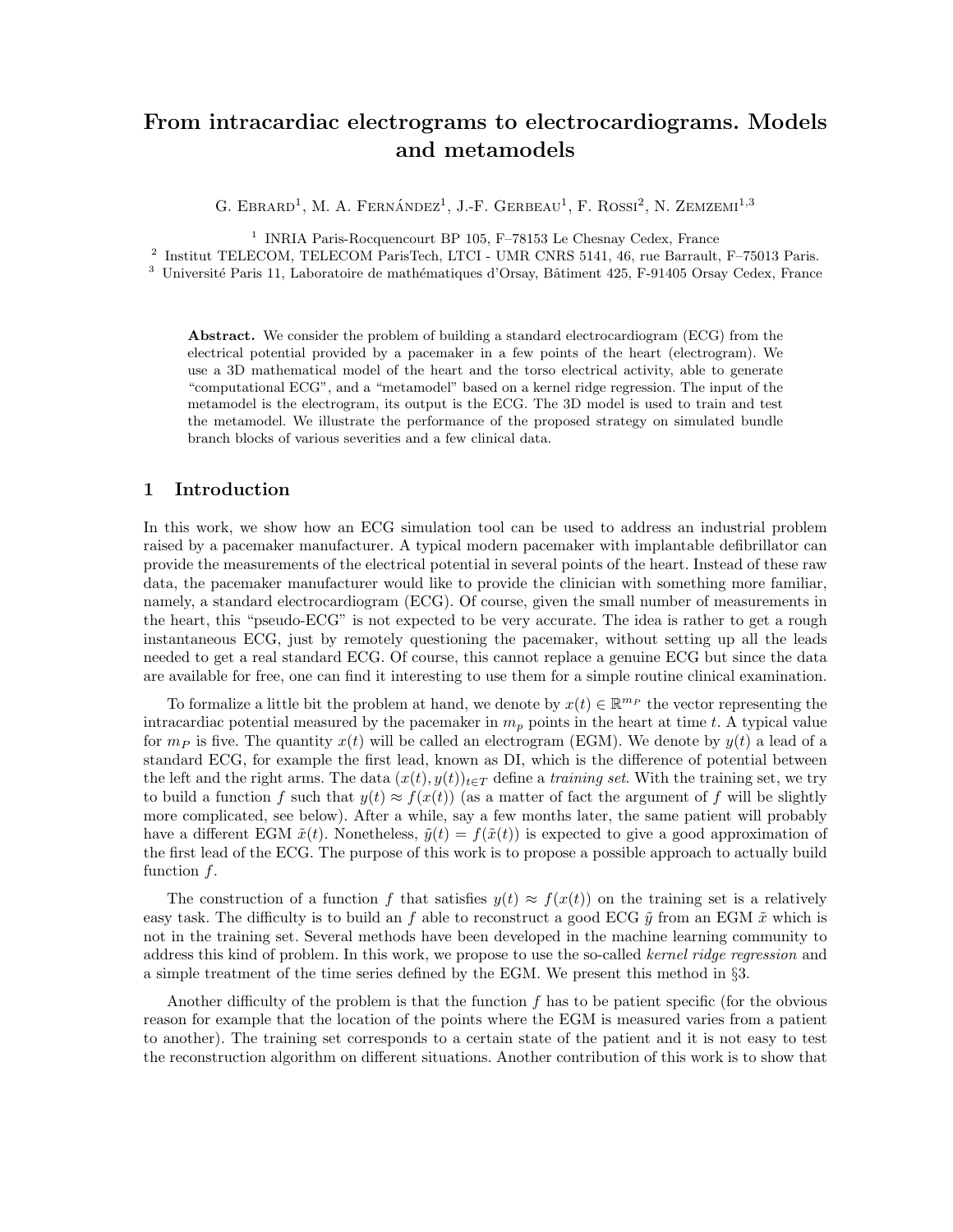a numerical simulation tool can be convenient to address this issue. In §2, we briefly present this simulation tool. Of course, many simplifications are done to model the complex electrophysiology of the heart in a tractable way. Nevertheless, in spite of these simplifications, the model has been built in order to provide realistic ECGs. It is therefore a good candidate to test the reconstruction algorithm, as shown in §4.

# 2 Model

The mathematical model used to generate the computational ECGs has been presented in other works  $([1, 2])$  but to keep this paper as self contained as possible, we briefly recall it in this section.

We denote by  $\Omega_{\rm T}$  a 3D domain representing the torso and by  $\Omega_{\rm H}$  a 3D domain representing the heart. The model consists of two degenerate parabolic reaction-diffusion partial differential equations (PDE), known as the *bidomain equations* (see e.g. [7, 11]), coupled to a system of ordinary differential equations (ODE):

$$
\begin{cases}\nA_m(C_m \partial_t v_m + I_{\text{ion}}(v_m, w)) - \text{div}(\boldsymbol{\sigma}_i \boldsymbol{\nabla} u_i) = I_{\text{app}}, & \text{in} \quad \Omega_H \times (0, T), \\
A_m(C_m \partial_t v_m + I_{\text{ion}}(v_m, w)) + \text{div}(\boldsymbol{\sigma}_e \boldsymbol{\nabla} u_e) = I_{\text{app}}, & \text{in} \quad \Omega_H \times (0, T), \\
\partial_t w + g(v_m, w) = 0, & \text{in} \quad \Omega_H \times (0, T).\n\end{cases}
$$
\n(1)

The two PDEs describe the dynamics of the averaged intra- and extracellular potentials  $u_i$  and  $u_e$ , whereas the ODE is related to the dynamics of the myocardium cell membrane. The unknown  $w$ represents the ion concentrations and gating variables,  $v_m = u_i - u_e$  is the transmembrane potential,  $C_{\rm m}$  is the membrane capacitance,  $A_{\rm m}$  stands for the volume density of membrane surface,  $\sigma_i$ ,  $\sigma_{\rm e}$  are the intra- and extracellular conductivity tensors and  $I_{\rm app}$  is an external applied volume current. The potentials are defined up to an additive constant. We get rid of this undetermination by enforcing a zero mean value to  $u_{e}$ .

The nonlinear reaction term  $I_{\text{ion}}(v_m, w)$  and the function  $g(v_m, w)$  depend on the ionic model. Several ionic models have been proposed for decades, either based on physiological or phenomenological considerations (see  $[7, 11]$  for a review). In our works, we use the Mitchell-Schaeffer equations  $[4]$  which is a two-current phenomenological model. The unknown  $w$ , which is scalar is this case, is a gate variable. This model is defined by

$$
I_{\rm ion}(v_{\rm m}, w) = -\frac{w}{\tau_{in}}v_{\rm m}^2 (1 - v_{\rm m}) + \frac{v_{\rm m}}{\tau_{out}},
$$
\n(2)

$$
g(v_{\rm m}, w) = \begin{cases} \frac{w - 1}{\tau_{open}} & \text{if } v_{\rm m} < V_{gate}, \\ \frac{w}{\tau_{close}} & \text{if } v_{\rm m} > V_{gate}, \end{cases} \tag{3}
$$

where  $\tau_{in}$ ,  $\tau_{out}$ ,  $\tau_{open}$ ,  $\tau_{close}$  and  $V_{gate}$  are given parameters. The complexity of the Mitchell-Schaeffer ionic model is comparable to the well-known FitzHugh-Nagumo equations [5] but it is more convenient to parametrize and gives more realistic results for cardiac cells. It has been shown to be well-suited to obtain computational ECG [1].

The numerical simulation of the ECG signals, which are measurements of voltages (i.e. potential differences) on the body surface [3], requires a description of how the surface potential is related to the electrical activity of the heart. Such as description is based on the coupling of (1) with a diffusion equation in  $\Omega$ <sub>T</sub>:

$$
\operatorname{div}(\boldsymbol{\sigma}_{\mathrm{T}}\boldsymbol{\nabla}u_{\mathrm{T}})=0, \quad \text{in} \quad \Omega_{\mathrm{T}}, \tag{4}
$$

where  $u_T$  stands for the torso potential and  $\sigma_T$  for the conductivity tensor of the torso tissue. The boundary  $\Gamma_{\text{ext}}$  can be supposed to be insulated, which corresponds to the condition

$$
\boldsymbol{\sigma}_{\mathrm{T}} \boldsymbol{\nabla} u_{\mathrm{T}} \cdot \boldsymbol{n}_{\mathrm{T}} = 0 \text{ on } \Gamma_{\mathrm{ext}},
$$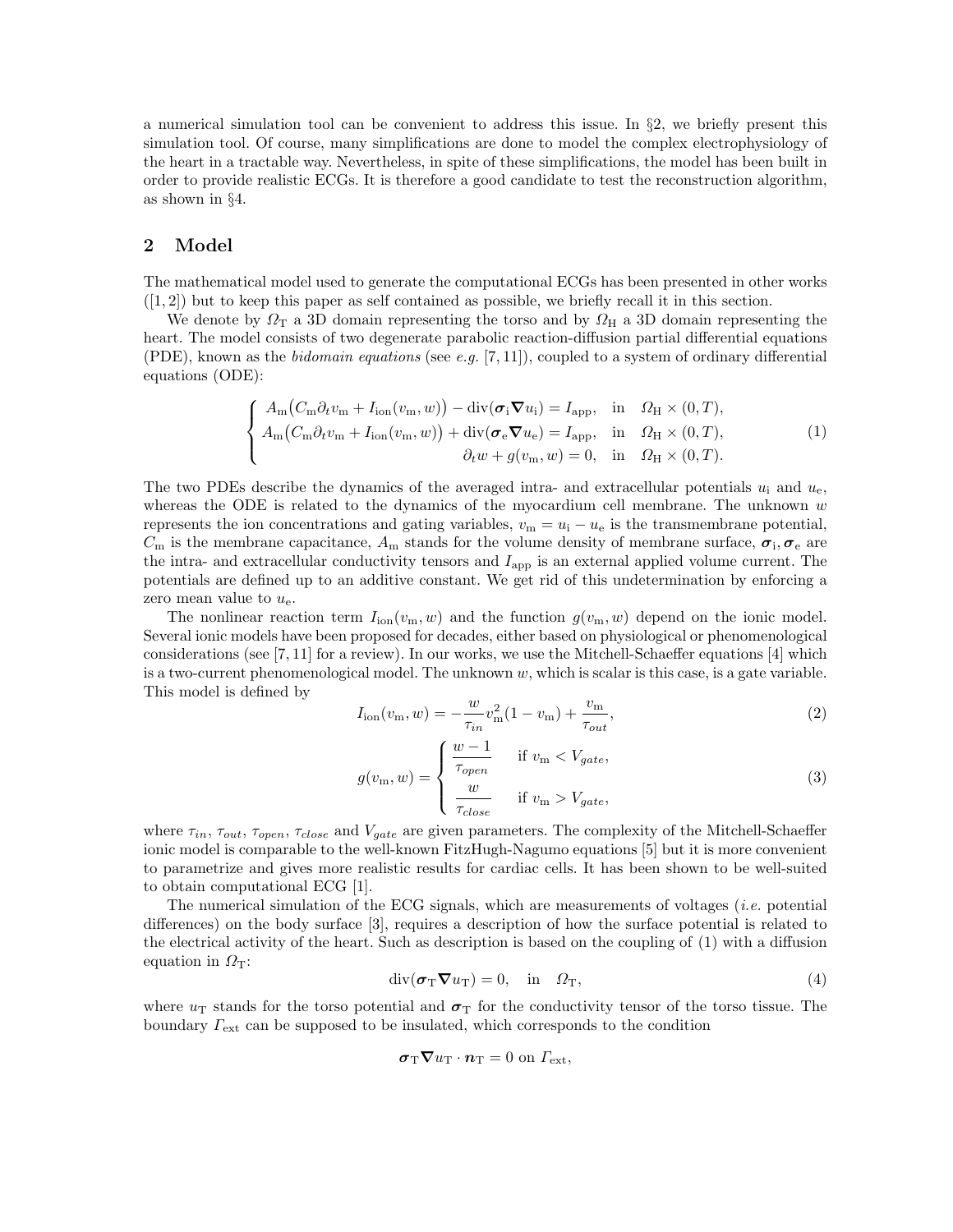where  $n<sub>T</sub>$  stands for the outward unit normal on  $\Gamma_{\text{ext}}$ .

The following coupling conditions between (1) and (4) are enforced on the interface  $\Sigma$  separating the heart  $\Omega_H$  and the torso  $\Omega_T$ :

$$
\begin{cases}\n u_{e} = u_{T}, & \text{on } \Sigma, \\
 \sigma_{e} \nabla u_{e} \cdot \boldsymbol{n} = \sigma_{T} \nabla u_{T} \cdot \boldsymbol{n}, & \text{on } \Sigma.\n\end{cases}
$$
\n(5)

These relations can be simplified replacing the second equation by  $\sigma_{\rm e} \nabla u_{\rm e} \cdot \boldsymbol{n} = 0$  on  $\Sigma$ . This does not affect dramatically the ECG and saves a lot of computational time. In this work, all the tests are performed with this simplification. In Fig. 1 is given an example of ECG obtained with this model. For futher details, we refer to [1].



Fig. 1. An example of a computational ECG obtained with the model of §2; x-axis: time (milliseconds), y-axis: potential (millivolts).

# 3 Metamodel

As explained in the introduction, our purpose is to build a "metamodel", denoted by  $f$  which takes in input an EGM and provides in output the first lead (for example) of a standard ECG. More precisely, the EGM is made of the measurements  $(x_i)_{i=1..n} \in (\mathbb{R}^{m_P})^n$  of the potential  $u_e$  in  $m_P$ points  $(P_k)_{k=1..m_P}$  of the heart at times  $t_1, \ldots, t_n$ . The first lead of the ECG  $(y_i)_{i=1..n}$  is made of the difference of the potential  $u_T$  between two points of the torso denoted by  $P_L$  and  $P_R$ . For simplicity, we first assume that  $t_1, \ldots, t_n$  correspond to one heart beat (see Remark 1 below). For  $k \in \mathbb{N}$ ,  $0 \leq k \leq n$ , we define by periodicity  $x_{n+k} = x_k$ . and  $x_{-k} = x_{n-k}$ .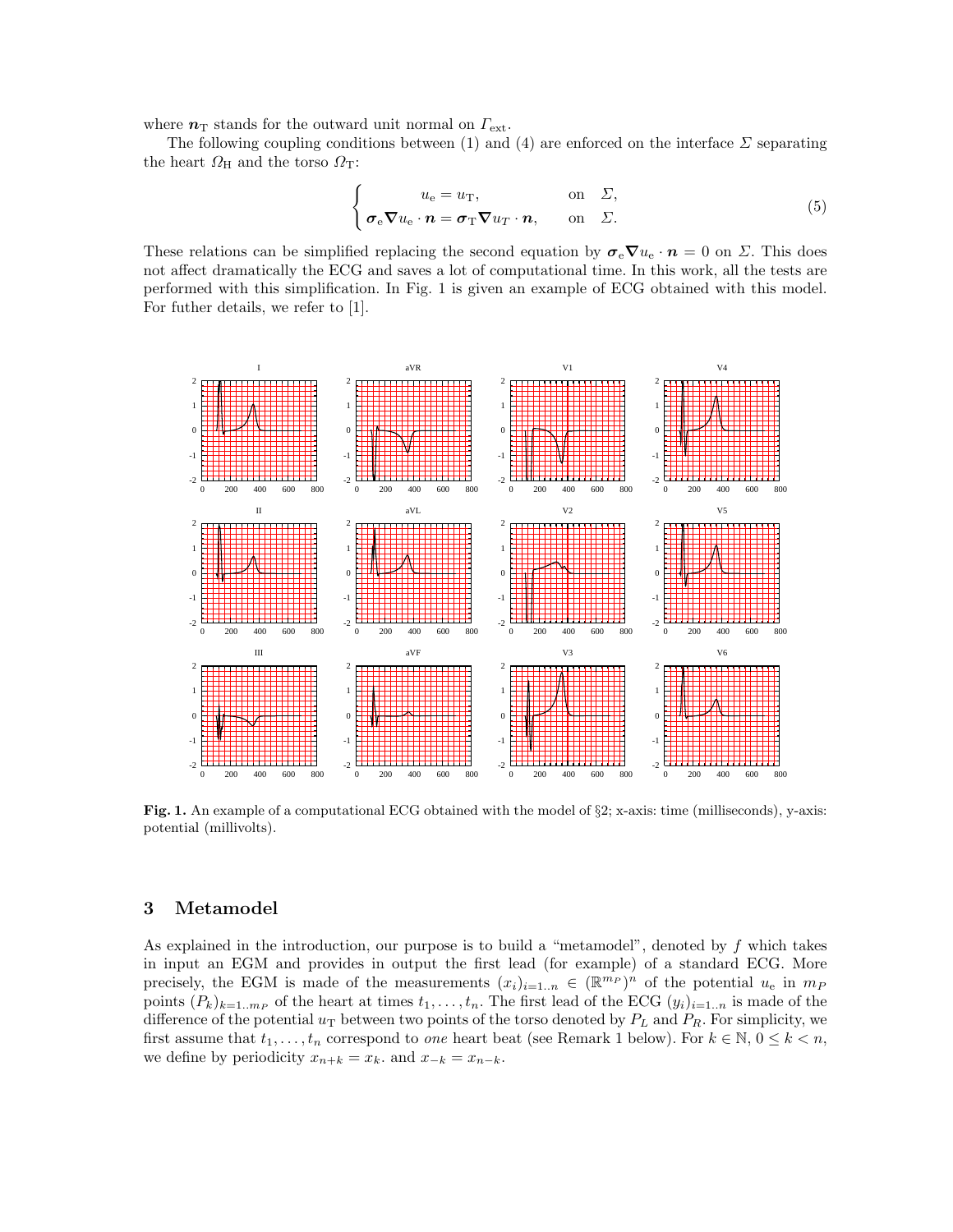The model presented in the previous section will be used to train and test the metamodel f. With the above notations, we have:

$$
x_i = (u_e(t_i, P_j))_{j=1..m_P} \in \mathbb{R}^{m_P},
$$

and

$$
y_i = u_{\rm T}(t_i, P_L) - u_{\rm T}(t_i, P_R) \in \mathbb{R}.
$$

#### 3.1 Temporal dynamics

Searching a function f such that  $y_i \approx f(x_i)$  would assume the relationship between the torso potential and the extracellular potential in the myocardium be static, which is obviously not the case (see Remark 3 below). To take into account in a simple way the time dynamics of the problem, we define a temporal window of length  $m_W$  and we build the metamodel f such that  $y_i \approx f(\mathbf{x}_i)$ , with

$$
\mathbf{x}_{i} = (x_{i}, \dots, x_{i+m_{W}-1}) \in \mathbb{R}^{m_{P} \times m_{W}}.
$$
\n
$$
(6)
$$

In the sequel, we denote by  $m$  the dimension of the variable in the data space. We have:

$$
m = m_P \times m_W.
$$

Remark 1. When several heart beats are used to train the algorithm, we first build the vectors  $\mathbf{x}_i$ according to (6) for each heart beat and we put together all the  $x_i$  in the training set.  $\diamond$ 

#### 3.2 Kernel ridge regression

The proposed method is known as kernel ridge regression (KRR, see [8]). It is an alternative to Support Vector Regression, an adaptation of the Support Vector Machine principle to regression problems (see e.g. [9]). In KRR, the regression function depends on all the training examples and not only on a subset (the support vectors). This typically makes the kernel ridge regression function more expensive to use but less difficult to construct than support vector regression models.

Function f is looked for in a Hilbert space  $(\mathcal{H},\langle\cdot,\cdot\rangle_{\mathcal{H}})$ , using a least square method with a regularization term ensuring that the norm  $||f||_{\mathcal{H}} = \langle f, f \rangle_{\mathcal{H}}^{\frac{1}{2}}$  remains "small". We choose the space  $\mathcal{H}$  as the Reproducing Kernel Hilbert Space (RKHS) based on a Gaussian kernel

$$
K(\mathbf{x}, \mathbf{y}) = e^{-\frac{|\mathbf{x} - \mathbf{y}|^2}{2\sigma^2}}, \quad \forall \mathbf{x}, \mathbf{y} \in \mathbb{R}^m.
$$

The kernel is said to be reproducing on  $H$  because of the following property:

$$
f(\mathbf{x}) = \langle f(\cdot), K(\cdot, \mathbf{x}) \rangle_{\mathcal{H}}, \quad f \in \mathcal{H}, \quad \forall \mathbf{x} \in \mathbb{R}^m,
$$
 (7)

where  $\langle \cdot, \cdot \rangle_{\mathcal{H}}$  is the inner product in H. The use of the Gaussian kernel can be motivated by the following property (see [10]): given a compact subset K of  $\mathbb{R}^m$ , the set of the restriction to K of functions from H is dense in the set of continuous functions from K to R. In other word, H is rich enough to approximate any possible continuous mapping from the EGM to a given lead of the ECG.

Consider in H the following regularized least square problem: given a training set  $\{(\mathbf{x}_i, y_i)\}_{i=1}^n \in$  $(\mathbb{R}^m \times \mathbb{R})^n$ , solve

$$
\min_{f \in \mathcal{H}} \left\{ \frac{1}{n} \sum_{i=1}^{n} (f(\mathbf{x}_i) - y_i)^2 + \lambda \|f\|_{\mathcal{H}}^2 \right\},\tag{8}
$$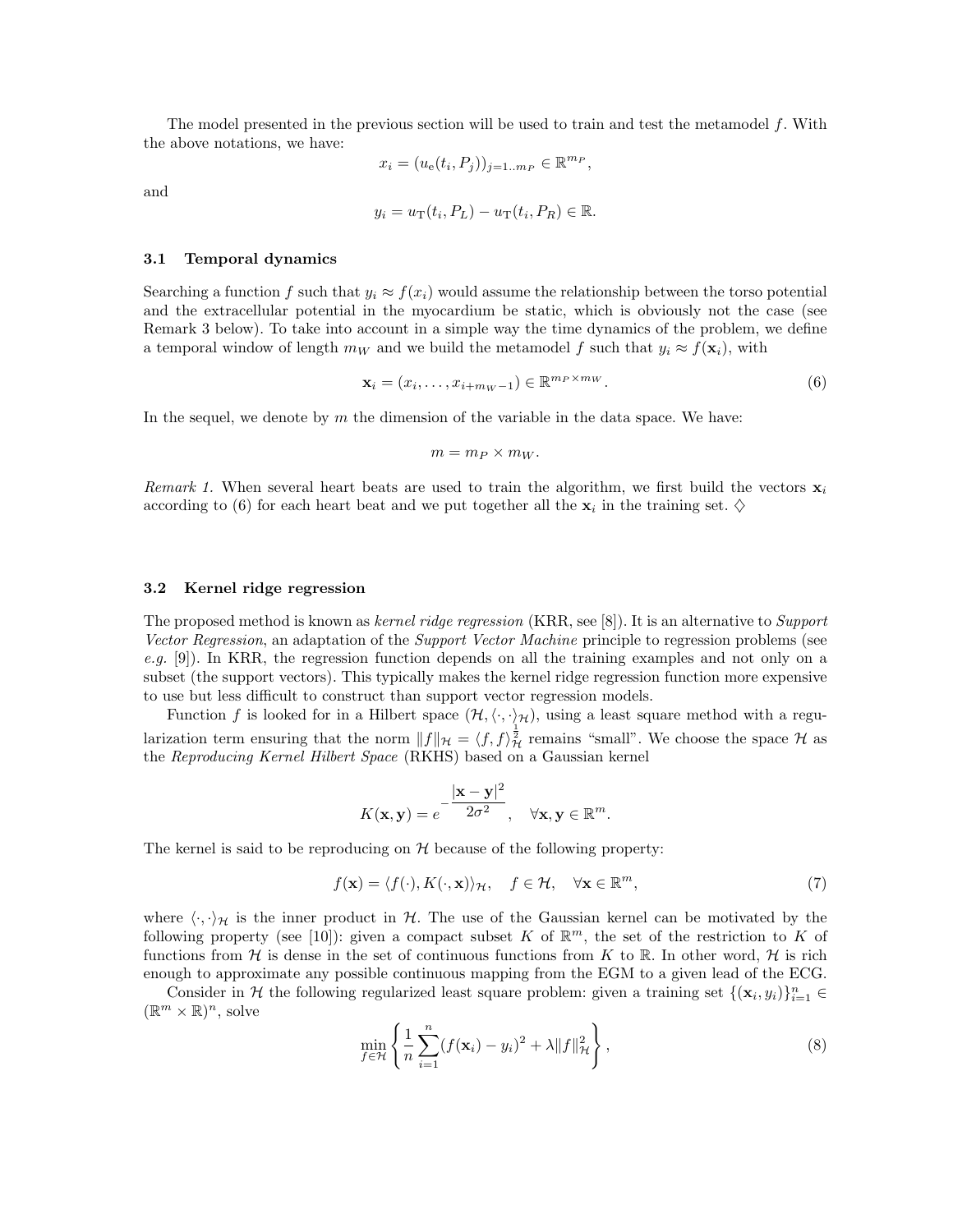where  $\lambda > 0$  is a given regularization coefficient. The representer theorem ([9]) states that the solution to (8) can be written as:

$$
\sum_{i=1}^n \alpha_i K(\cdot, \mathbf{x}_i),
$$

where  $\alpha = (\alpha_i)_{i=1...n} \in \mathbb{R}^n$  is the new unknown. Defining the Gram matrix  $K = (K_{ij})_{i,j=1...n}$  with  $K_{ij} = K(\mathbf{x}_i, \mathbf{x}_j)$ , the training problem (8) is equivalent to solving:

$$
\min_{\alpha \in \mathbb{R}^n} \left\{ \frac{1}{n} (\mathbf{K}\alpha - y)^T (\mathbf{K}\alpha - y) + \lambda \alpha^T \mathbf{K}\alpha \right\},\
$$

whose solution is simply given by

$$
\alpha = (\mathbf{K} + \lambda n \mathbf{I})^{-1} y. \tag{9}
$$

Remark 2. If the eight independent leads of the standard ECG are to be reconstructed, one should solve eight least square problems of this kind, with different right-hand sides but with the same matrix. In other words, the training phase of the algorithm consists in solving:

$$
A = (K + \lambda nI)^{-1}Y,
$$

with  $A \in \mathbb{R}^{n \times 8}$  and  $Y \in \mathbb{R}^{n \times 8}$ . Each column of A and Y corresponding, respectively to the coefficient  $\alpha$  and to the values of a given lead of the ECG. $\diamondsuit$ 

Once the training phase is completed, the reconstruction of an ECG from a given one beat EGM  $(\tilde{x}_i)_{i=1..\tilde{n}} \in (\mathbb{R}^{m_P})^{\tilde{n}}$  is obtained, according to (7), by

$$
\widetilde{Y} = \widetilde{K}A,
$$

with  $K_{ij} = K(\tilde{\mathbf{x}}_i, \mathbf{x}_j)$ ,  $i = 1 \dots \tilde{n}$ ,  $j = 1 \dots n$ , where the  $\tilde{\mathbf{x}}_i$  are defined from the  $\tilde{x}_i$  as explained in (6).

#### 3.3 Parameters optimization

The proposed algorithm depends on a relatively small number of parameters: the regularization coefficient  $\lambda$ , the width of the Gaussian kernel  $\sigma$  and the size of the temporal window  $m_W$ . Assuming that  $m_W$  is fixed, we determine parameters  $\lambda$  and  $\sigma$  with a leave-one-out procedure: we train the metamodel with all the examples but one and we assess its performance on the example which has been removed from the training set. In other words, we use of cross validation with a singleton as testing set. We repeat the procedure with all the singletons of the training set. The brute force leaveone-out may be extremely expensive. Fortunately, there exists formulae to compute the leave-one-out mean-squared error using the results of a single training on the whole training set. This is one of the advantages of the kernel ridge regression over support vector regression. We refer for example to [6] for more details.

# 4 Results

#### 4.1 Synthetic Data

We use the mathematical model presented in §2 to generate "synthetic" data. We consider the extracellular potential in  $m_P = 5$  points given in the heart (see Fig. 2) and the DI lead of the corresponding computational ECG. The versatility of the numerical model allows to test the reconstruction algorithm in various situations more easily than with clinical data. All the examples of this section are obtained with the following parameters:  $\sigma = 150$ ,  $\lambda = 10^{-4}$ ,  $m_W = 6$  ( $\sigma$  and  $\lambda$  being automatically given by the leave-one-out procedure briefly described in §3.3).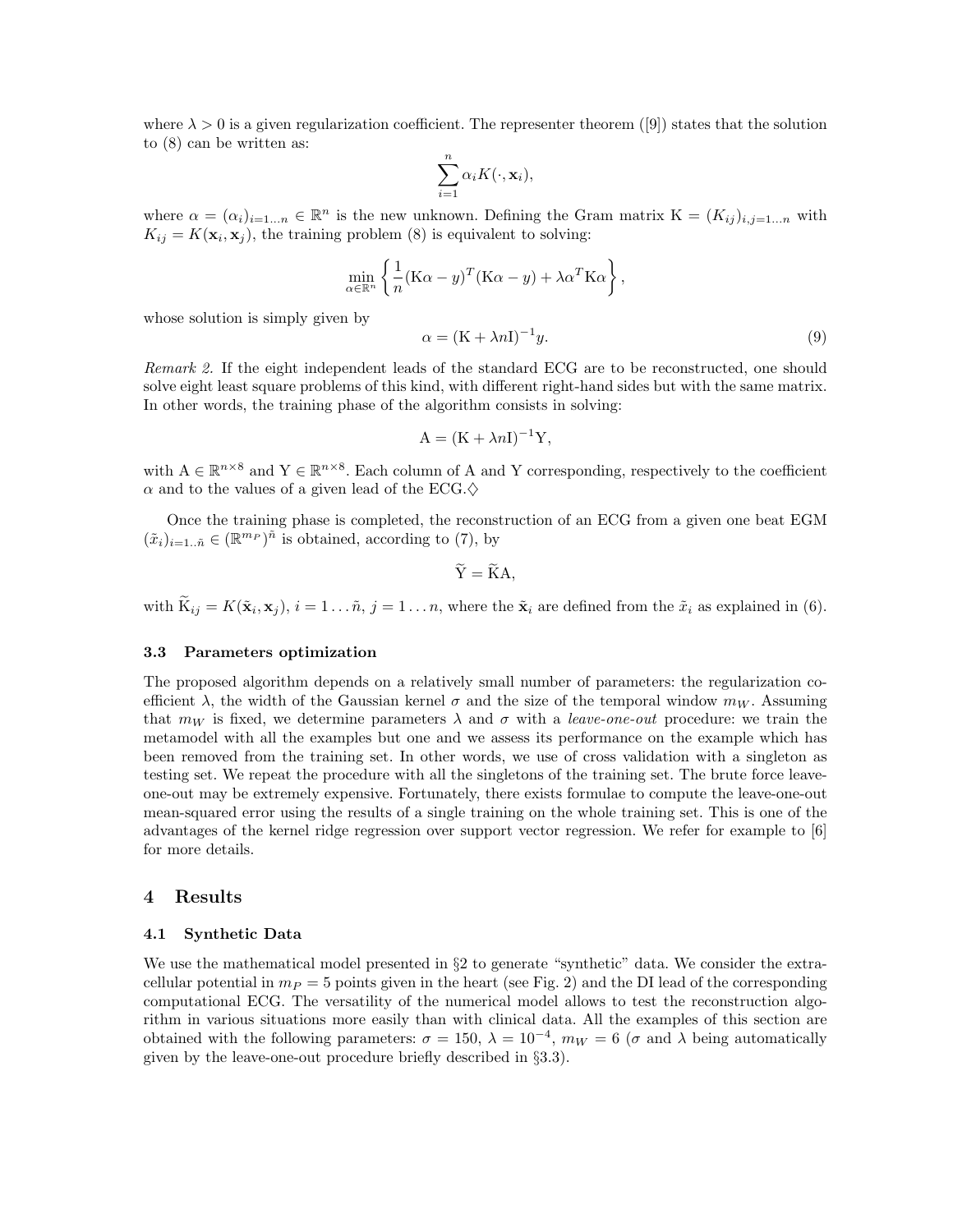

Fig. 2. An example of a computational EGM obtained with the model of §2. Here, the  $m_p = 5$  points are located (from left to right and top to bottom) in distal RV, distal LV, proximal RV, distal coil, proximal coil.

We focus on a pathological case called right bundle branch block (RBBB). Starting from the healthy situation presented in Fig. 1, we simulate a RBBB by artificially delaying the activation of the right ventricle. For example, a delay of 10 ms will be denoted by RBBB-10. A larger delay of course corresponds to a situation which is farther from the healthy state.

First suppose the test case is a part of the training set. In that case, the reconstruction of the ECG is, as expected, very good. In Fig. 3, we see that increasing the size of the training set does not deteriorate significantly the result.



Fig. 3. Reconstruction of a RBBB-50 when the training set is RBBB-{10, 50, 100, 200} (left) and RBBB-{10, 50, 100, 200, 400, 700} (right).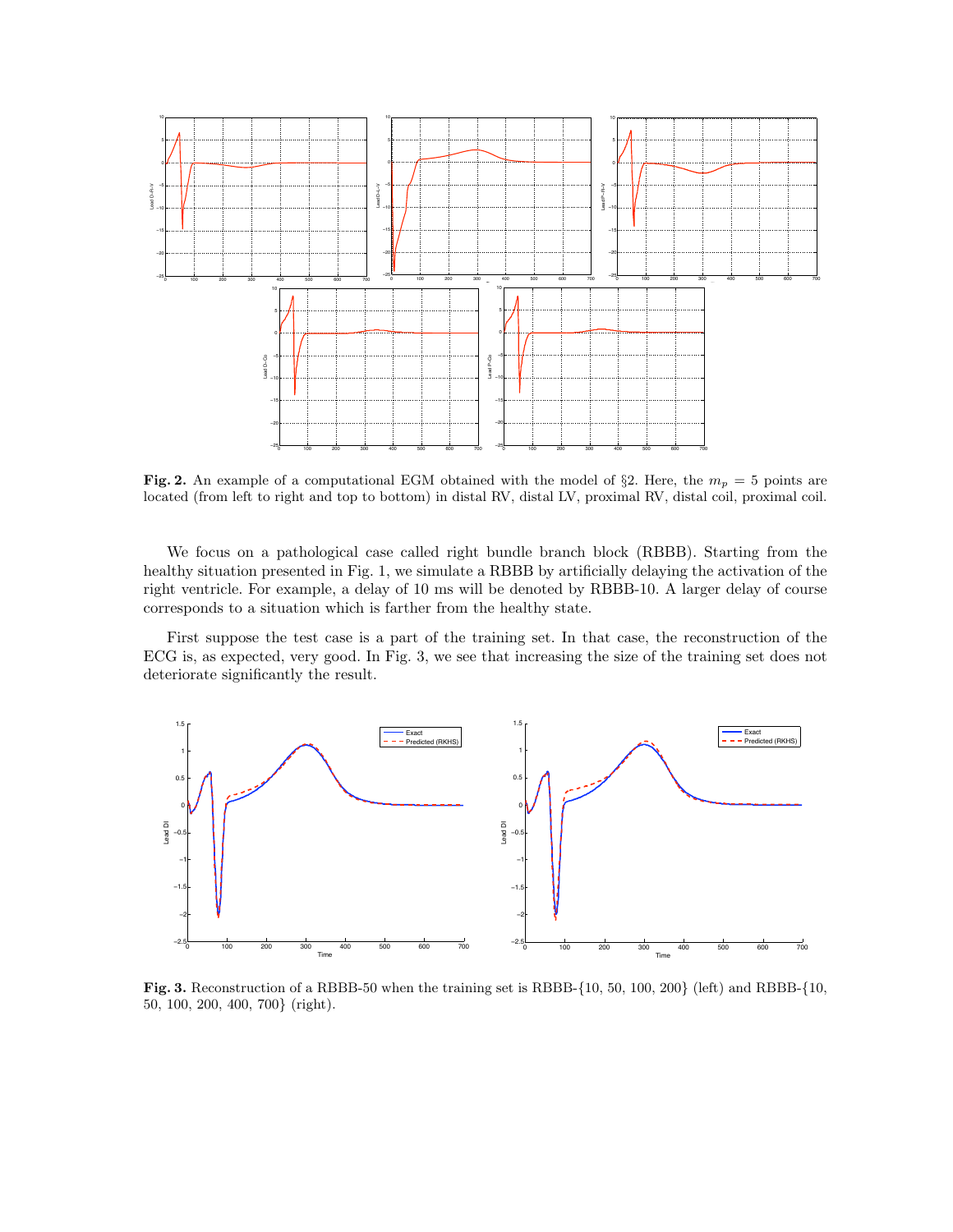Remark 3. We show in Fig. 4 that the results obtained with  $m_W = 6$  are clearly better than those obtained with  $m_W = 1$ . This confirms that the relationship EGM/ECG is not static and that the technique of temporal windows is a possible solution to handle the dynamic of the problem. The optimal length of the temporal window could be determined, as for  $\sigma$  and  $\lambda$ , using the leave-one-out procedure. $\diamondsuit$ 



Fig. 4. Comparison of reconstruction of a RBBB-50 when the training set is RBBB-{10, 50, 100, 200} using different time window parameter: Left,  $m_W = 1$ . Right,  $m_W = 6$ .

Next consider a test case which does not belong to the training set. In practice, this corresponds for example to the following situation: the patient has a slight right bundle branch block when the algorithm is trained, but when he comes back a few months later, the pathology is getting worse. Fig. 5 (left) shows what happens if we train the algorithm with a RBBB-10, and if we try to reconstruct the ECG corresponding to a RBBB-50. We can see that the result is poor. Since we get good results



Fig. 5. Left: Reconstruction of a RBBB-50 with training from RBBB-10. Right: Reconstruction of a RBBB-50 when the training set is RBBB-{10,40,60} (right)

with larger training sets, a natural idea is to enrich the training set so that the new situation be close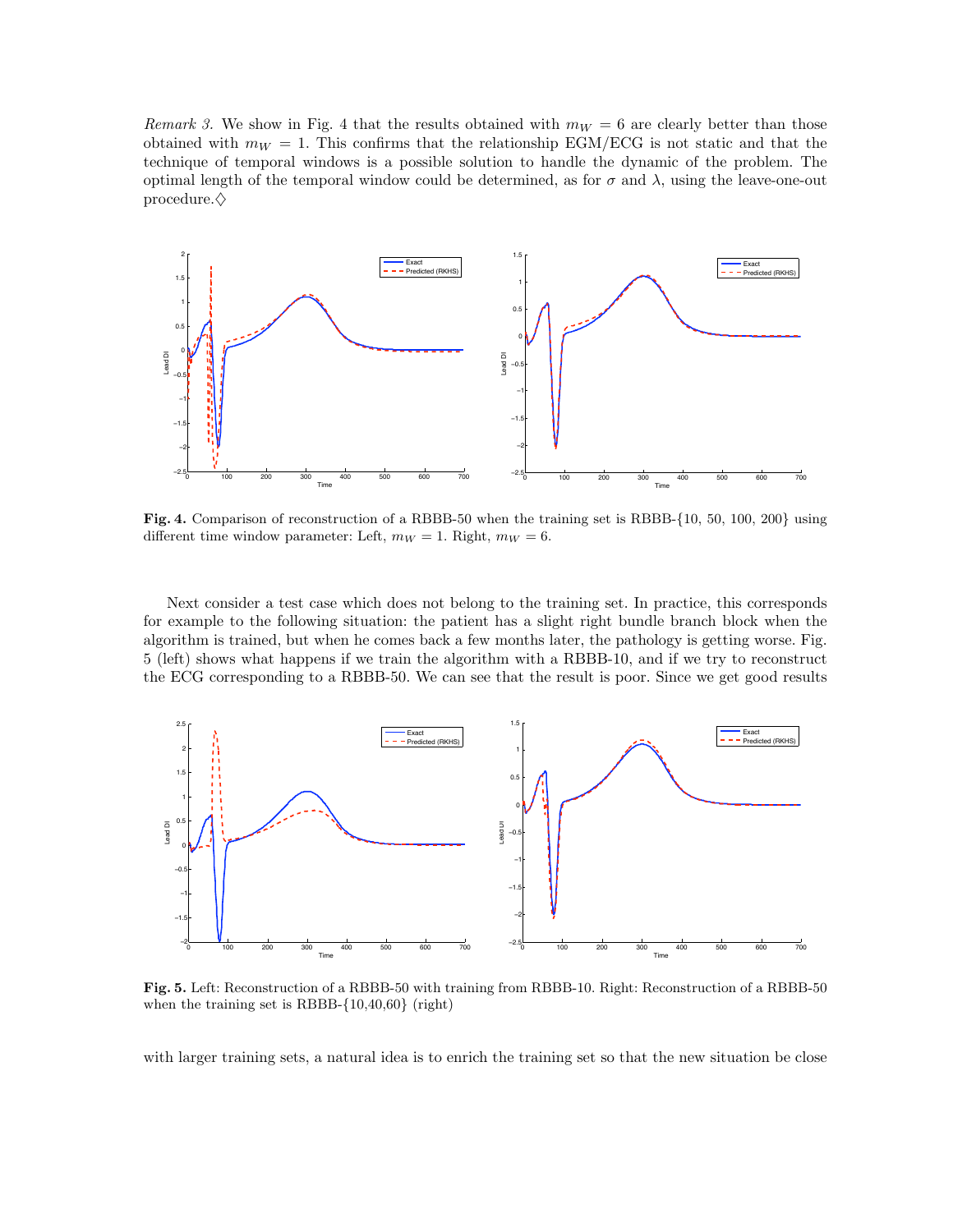to a training case. For the sake of illustration, suppose a patient has a RBBB-10 and suppose the numerical model can be parametrized to reproduce the patient's ECG. With the simulation tool, we can investigate possible situations the patient may encounter in the future. For example, assume we compute a RBBB-40 and a RBBB-60. Thus we build a training set made of RBBB-{10,40,60}. We show in Fig. 5 (right) that the prediction obtained if the patient has a RBBB-50 is then much better.



Fig. 6. Reconstruction of a RBBB-50 (left) and a RBBB-500 (right) when the training set is RBBB-{10, 20, 40, 60, 70, 80, 100, 150, 200, 300, 400, 700}.

In Fig. 6 (Left), we show the result obtained with a much larger training set {RBBB-10, 20, 40, 60, 70, 80, 90, 100, 120, 150, 200, 300, 400, 700}. In that case the result for a RBBB-50 is slightly less accurate than with the training set of only 3 cases, but the resulting metamodel is more robust and can be used in a wide range of situations. This is illustrated in Fig. 6 (right), where we report the reconstruction of a RBBB-500 with the same training set.

#### 4.2 Clinical Data

In this paragraph we use our method to reconstruct ECGs from clinical EGMs. In Fig. 7 (left) we reconstruct the ECG of a myocardial ischemia disease patient ("patient 1"), with a training done on a Tachycardia heart disease patient ("patient 2"). As expected the reconstruction is totally wrong which confirms that the metamodel has to be patient specific. In Fig. 7 (right), the data of "patient 1" is added to the training set and the reconstruction becomes very good. Again, if we add more cases, for example an atrial fibrillation disease ("patient 3") and a LBBB disease ("patient 4") in the traning data set, the reconstruction of the ECG remains acceptable (Fig. 8, left). This confirms on clinical data the trend observed with numerical simulations. We have also observed that the results are usually very good when the reconstruction is performed on a heart beat different from those used for the training on the same patient (Fig. 8, right)

# 5 Conclusion

In this work we have considered a machine learning approach, based on the kernel ridge regression method, in order to provide ECG information from a set of EGM measurements.

The procedure has been trained using synthetic data from numerical simulations, based on a 3D mathematical model of the ECG involving a quite complete description of the electrical activity of the heart and the torso. A few clinical data have also been considered for illustration. Several examples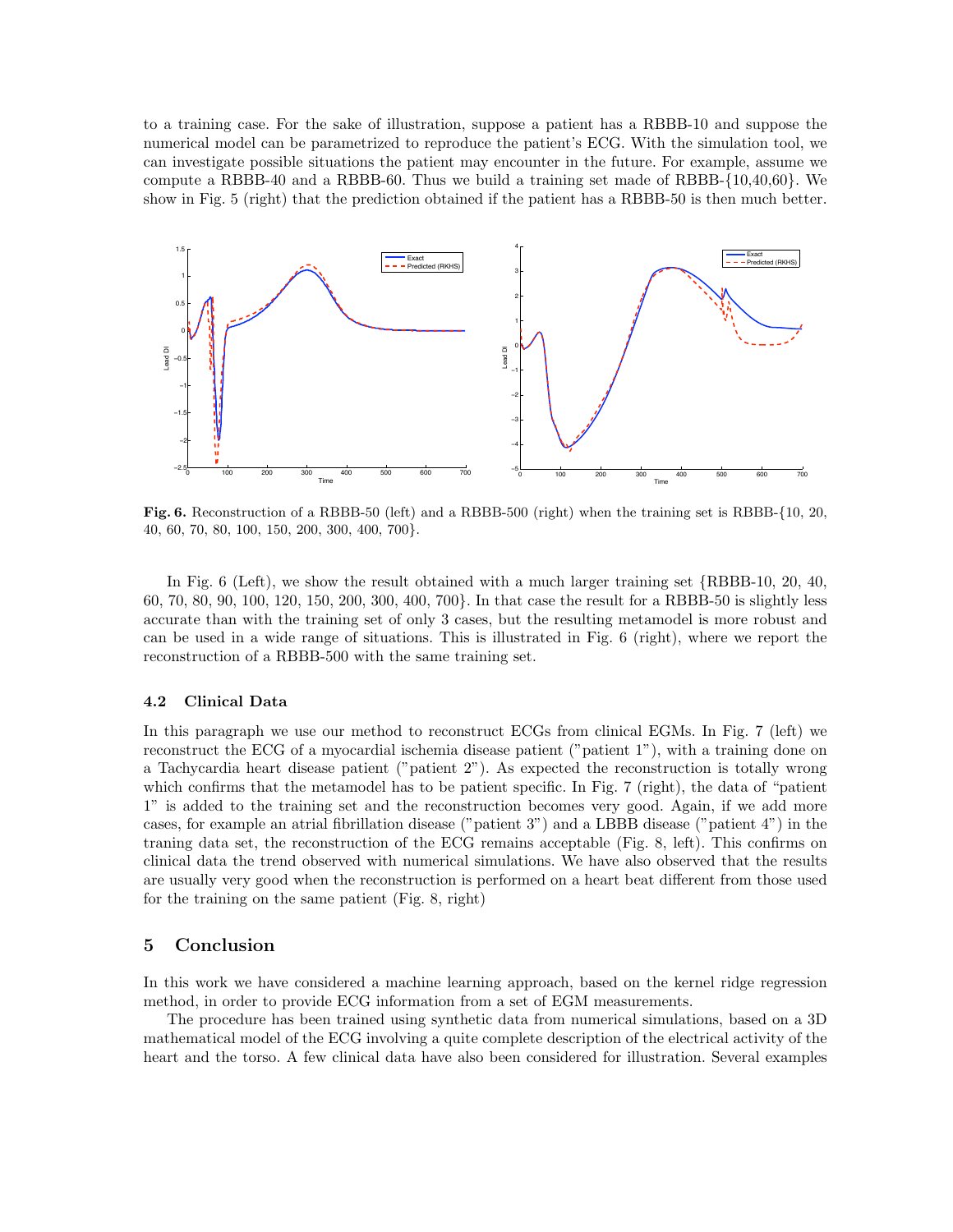

Fig. 7. Reconstruction of "patient 1" ECG when the training set is recorded from: "patient 2" (left) and "patient 1" & "patient 2" (right).



Fig. 8. Left: Reconstruction of "patient 1" ECG when the training set is recorded from "patient 1", "patient 2", "patient 3" and "patient 4". Right: Reconstruction of a two-heart-beat "patient 1" ECG when the training is performed on different heart beats of the same patient (right).